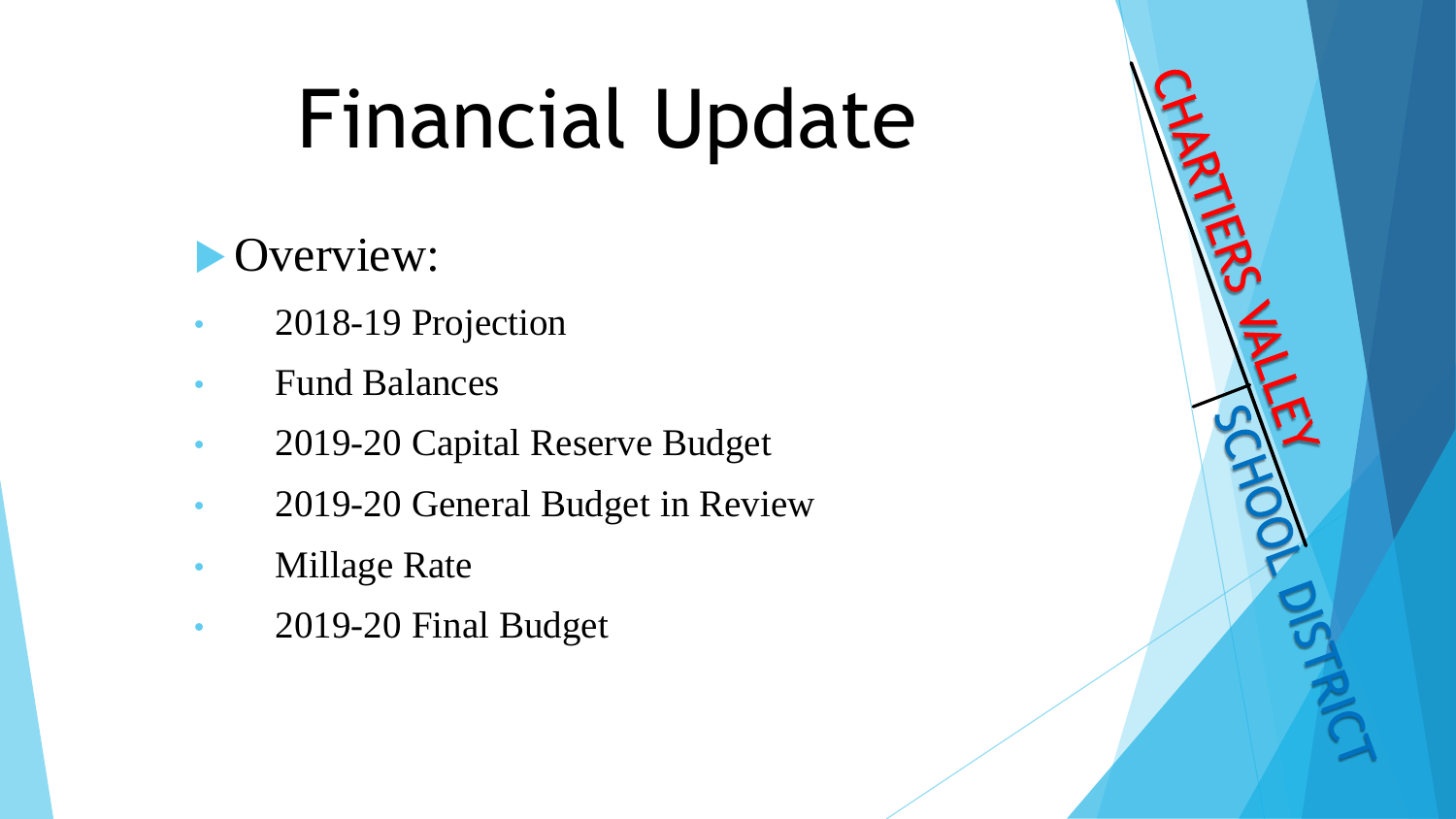| General Fund 2018-19                                                       |                    | <b>Budget</b><br>6/30/2019 |               | Projected<br>6/30/2019 | $%$ of<br><b>Budget</b> |
|----------------------------------------------------------------------------|--------------------|----------------------------|---------------|------------------------|-------------------------|
| <b>Revenues</b>                                                            |                    |                            |               |                        |                         |
| <b>Current Real Estate Revenues</b>                                        | \$                 | 37,872,718                 |               | \$37,872,718           | 100%                    |
| <b>EIT</b>                                                                 | \$                 | 5,568,123                  | \$            | 4,988,855              | 90%                     |
| <b>Delinquent Tax Collections</b>                                          | \$                 | 1,658,150                  | $\mathbb{S}$  | 1,625,943              | 98%                     |
| All Other Local Revenues                                                   | \$                 | 3,196,251                  | $\mathbb{S}$  | 3,314,062              | 104%                    |
| <b>State Revenues</b>                                                      | \$                 | 15,823,582                 |               | \$15,834,835           | 100%                    |
| <b>Federal Revenues</b>                                                    | \$                 | 732,250                    | \$            | 757,250                | 103%                    |
| Other Financing Sources- Debt Service Fund Transfer                        |                    |                            |               |                        |                         |
| <b>Total Revenues</b>                                                      | \$                 | 64,851,074                 |               | \$64,393,663           |                         |
|                                                                            |                    |                            |               |                        |                         |
| <b>Expenditures</b>                                                        |                    |                            |               |                        |                         |
| <b>Salaries</b>                                                            | \$                 | 31,398,096                 |               | \$31,289,787           | 100%                    |
| <b>Benefits</b>                                                            | \$                 | 19,154,652                 |               | \$18,627,881           | 97%                     |
| Purchased Professional and Technical (contracted services & substitutes)   | \$                 | 2,974,511                  | $\mathcal{S}$ | 3,089,708              | 104%                    |
| Purchased Property Services (utilities, repairs & maintenance, & rental    | $\mathbf{\hat{S}}$ | 281,706                    | $\mathcal{S}$ | 500,007                | 177%                    |
| costs)                                                                     |                    |                            |               |                        |                         |
| Other Purchased Services (contracted transportation, insurance, & tuition) | \$                 | 3,796,779                  | \$            | 3,908,778              | 103%                    |
| Supplies (utilities, general supplies, books)                              | \$                 | 1,896,696                  | \$            | 2,072,277              | 109%                    |
| Property (capital equipment including technology)                          | \$                 | 356,493                    | $\mathbb{S}$  | 192,116                | 54%                     |
| Other Objects (debt service interest, contingency, and pass through funds) | \$                 | 4,020,098                  | \$            | 3,775,362              | 94%                     |
| Other Uses of Funds (debt service principal)                               | \$                 | 1,440,000                  | $\mathbb{S}$  | 1,540,000              | 107%                    |
| <b>Total Expenditures</b>                                                  | \$                 | 65,319,031                 |               | \$64,995,916           |                         |
|                                                                            |                    |                            |               |                        |                         |
| <b>Revenues less Expenditures</b>                                          | \$                 | (467, 957)                 | \$            | (602, 253)             |                         |

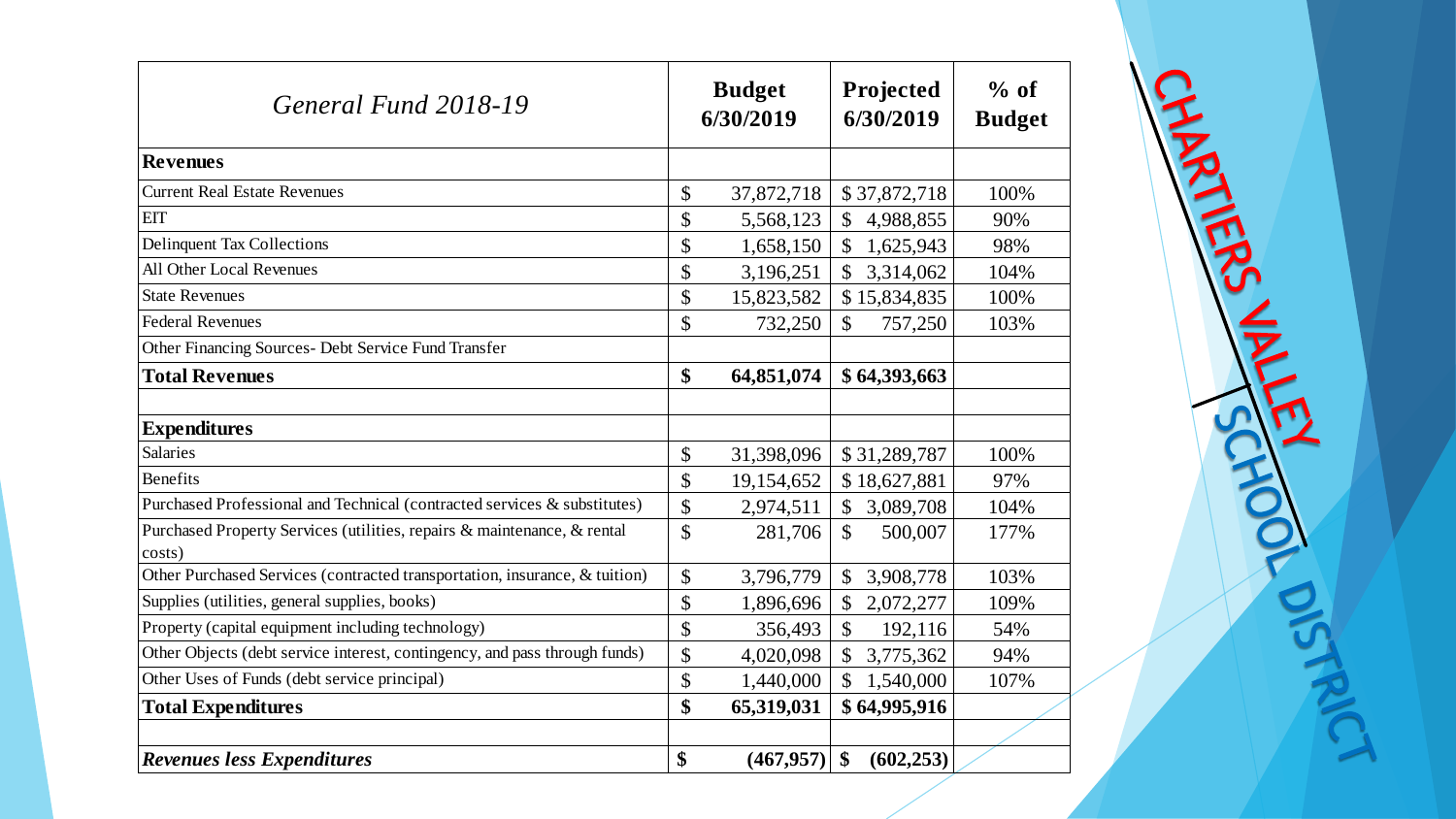### General Fund- Fund Balance

|                             | <b>Actual</b>                                                                   |                         | Projected           |                        | <b>Projected</b>    |
|-----------------------------|---------------------------------------------------------------------------------|-------------------------|---------------------|------------------------|---------------------|
|                             | June 30, 2018                                                                   |                         | June 30, 2019       |                        | June 30, 2020       |
|                             | <b>General Fund</b>                                                             | <b>Projected Change</b> | <b>General Fund</b> | <b>Budgeted Change</b> | <b>General Fund</b> |
| Non-Spendable:              |                                                                                 |                         |                     |                        |                     |
| <b>Prepaid Expenditures</b> | \$753,815                                                                       |                         | \$753,815           |                        | \$753,815           |
| Unassigned:                 | \$732,844                                                                       |                         | \$732,844           |                        | \$732,844           |
| <b>Total Fund Balance</b>   | \$1,486,659                                                                     | \$0                     | \$1,486,659         | \$0                    | \$1,486,659         |
|                             |                                                                                 |                         |                     |                        |                     |
|                             |                                                                                 |                         |                     |                        |                     |
|                             |                                                                                 |                         |                     |                        |                     |
|                             | Recommended minimum unassigned fund balance $(8%$ of $65,319,031) = $5,225,522$ |                         |                     |                        |                     |
| unassigned fund balance.    | External auditors have commented to management a concern regarding the low      |                         |                     |                        |                     |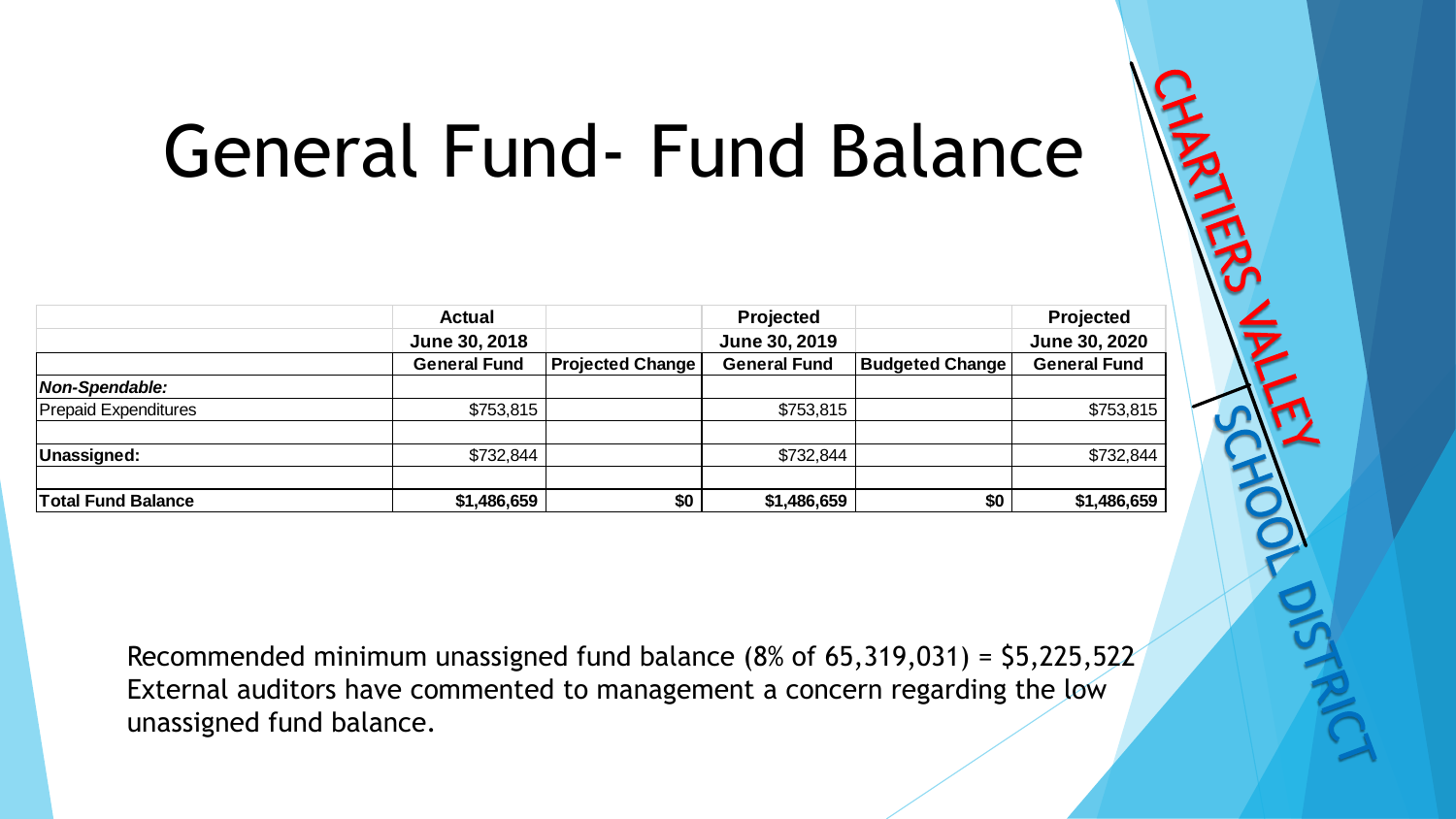#### Risk Management Fund- Fund Balance

|                           | <b>Actual</b> |                                                                                          | <b>Projected</b> |     | <b>Projected</b> |
|---------------------------|---------------|------------------------------------------------------------------------------------------|------------------|-----|------------------|
|                           | June 30, 2018 |                                                                                          | June 30, 2019    |     | June 30, 2020    |
|                           |               | Risk Management   Projected Change   Risk Management   Budgeted Change   Risk Management |                  |     |                  |
| Committed to:             |               |                                                                                          |                  |     |                  |
| <b>Risk Management</b>    | \$1,273,620   | (\$602,253)                                                                              | \$671,367        |     | \$671,367        |
| Restricted- Judgement     | \$78,461      |                                                                                          | \$78,461         |     | \$78,461         |
| <b>Total Fund Balance</b> | \$1,352,081   | $($ \$602,253) $ $                                                                       | \$749,828        | \$0 | \$749,828        |

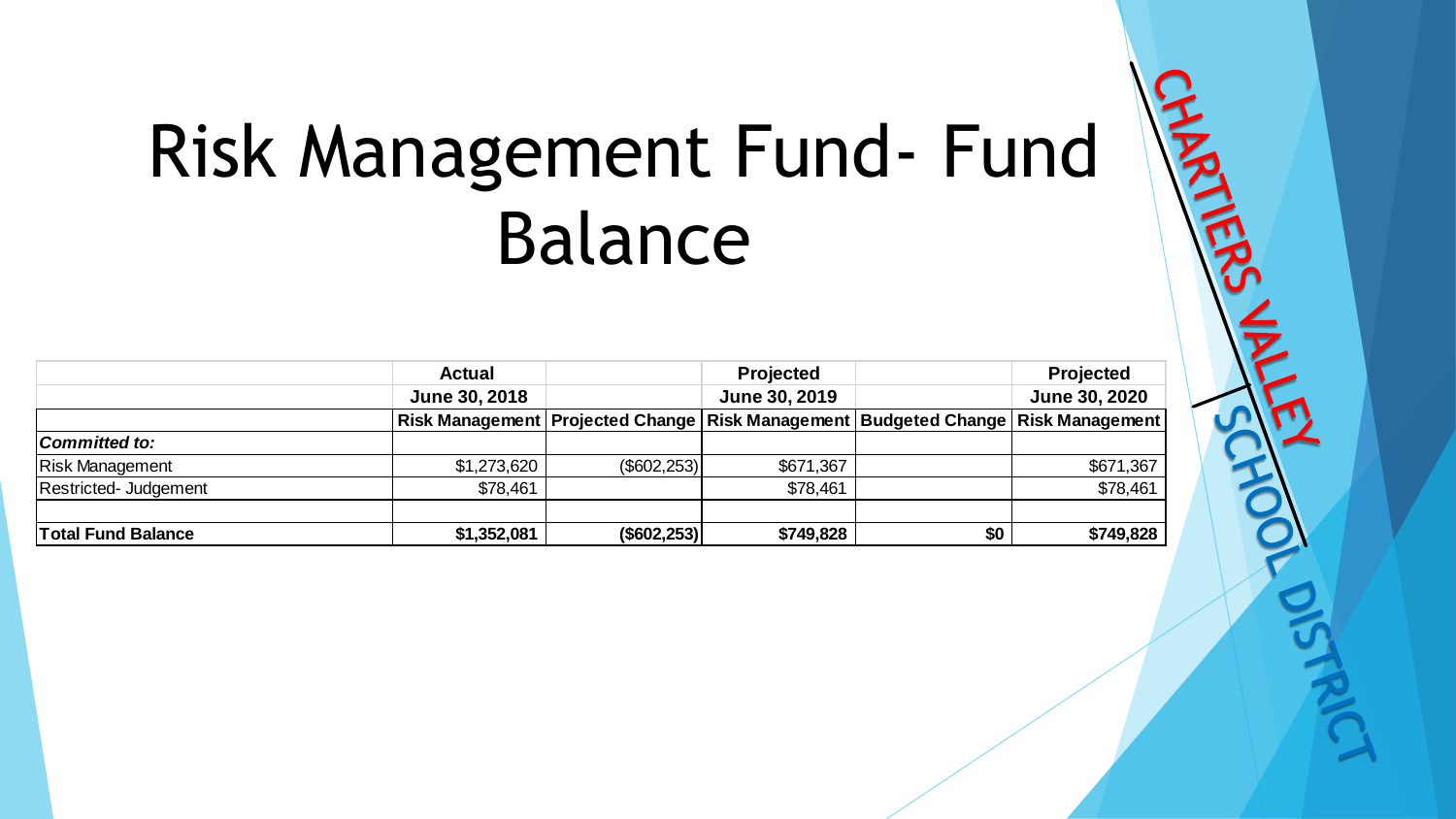#### Debt Service Fund- Fund Balance

习

|                                           | <b>Actual</b>       |                         | <b>Projected</b>    |                        | <b>Projected</b>     |
|-------------------------------------------|---------------------|-------------------------|---------------------|------------------------|----------------------|
|                                           | June 30, 2018       |                         | June 30, 2019       |                        | <b>June 30, 2020</b> |
|                                           | <b>Debt Service</b> | <b>Projected Change</b> | <b>Debt Service</b> | <b>Budgeted Change</b> | <b>Debt Service</b>  |
|                                           |                     |                         |                     |                        |                      |
|                                           |                     |                         | \$0                 |                        | $$0^{\circ}$         |
| Committed to:                             |                     |                         |                     |                        |                      |
| Construction Project                      | \$21,473,971        | (\$14,396,194)          | \$7,077,777         | (\$7,077,777)          | \$0                  |
| Debt Service                              | \$3,536,905         | \$622,332               | \$4,159,237         |                        | \$4,159,237          |
| Transfer to General Fund for Debt Service |                     |                         |                     | (\$934,591)            | (\$934,591)          |
|                                           |                     |                         |                     |                        |                      |
| <b>Total Fund Balance</b>                 | \$25,010,876        | (\$13,773,862)          | \$11,237,014        | (\$8,012,368)          | \$3,224,646          |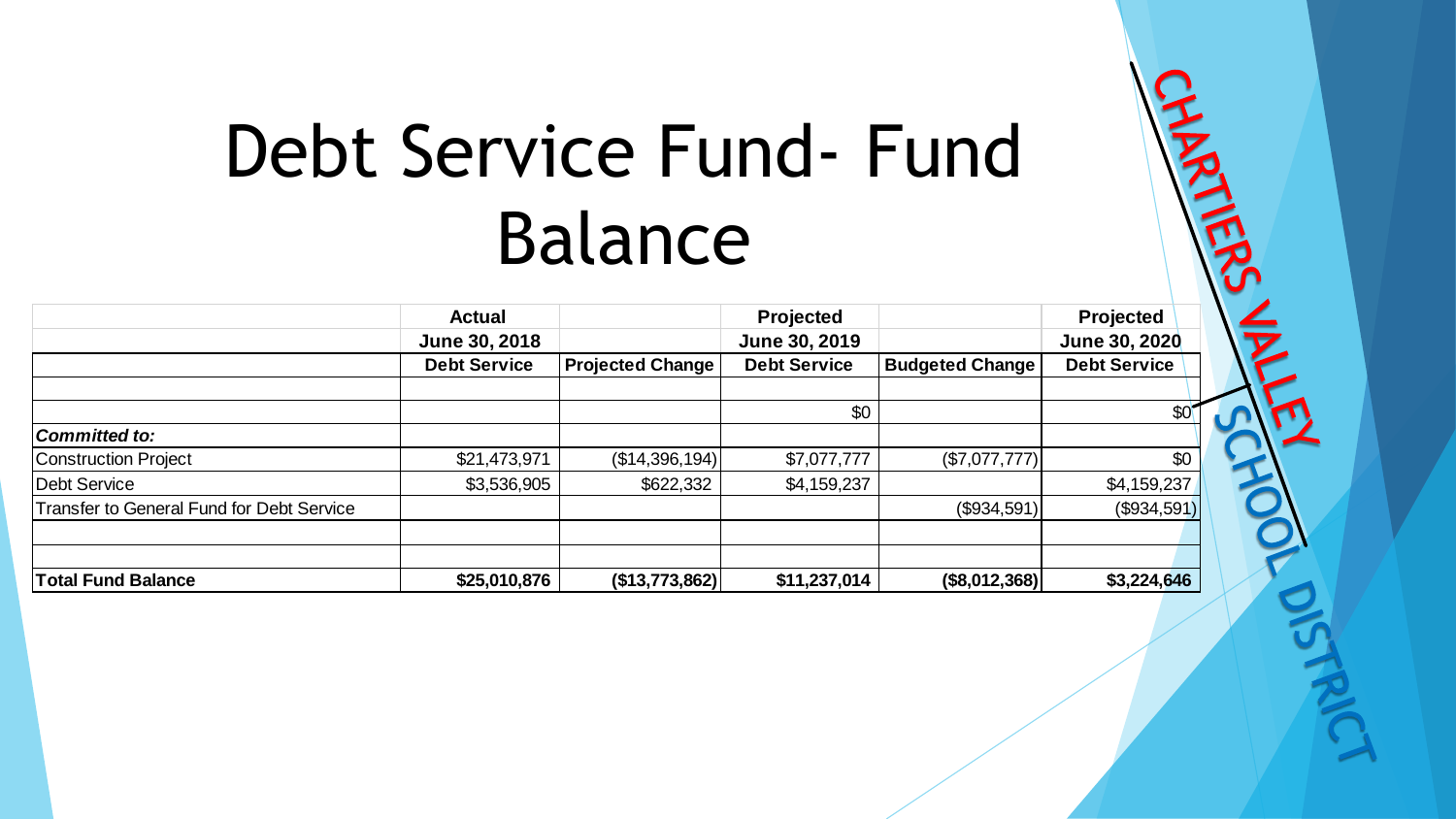#### Capital Reserve Fund- Fund Balance

习

|                                    | <b>Actual</b>          |                         | Projected              |                        | Projected              |
|------------------------------------|------------------------|-------------------------|------------------------|------------------------|------------------------|
|                                    | June 30, 2018          |                         | June 30, 2019          |                        | June 30, 2020          |
|                                    | <b>Capital Reserve</b> | <b>Projected Change</b> | <b>Capital Reserve</b> | <b>Budgeted Change</b> | <b>Capital Reserve</b> |
| Committed to:                      |                        |                         |                        |                        |                        |
| Capital Projects                   | \$4,523,760            |                         | \$4,523,760            |                        | \$3,853,157            |
|                                    |                        |                         |                        |                        |                        |
| Interest on Investments            |                        | \$50,000                | \$50,000               | \$50,000               | \$50,000               |
| Sale of Assets                     |                        | \$3,550                 | \$3,550                | \$7,500                | \$7,500                |
| <b>Purchased Property Services</b> |                        | (\$224, 153)            | (\$224, 153)           | (\$835,293)            | (\$835,293)            |
| <b>Other Objects</b>               |                        | (\$500,000)             | (\$500,000)            |                        |                        |
| <b>Total Fund Balance</b>          | \$4,523,760            | (\$670,603)             | \$3,853,157            | (\$777,793)            | \$3,075,364            |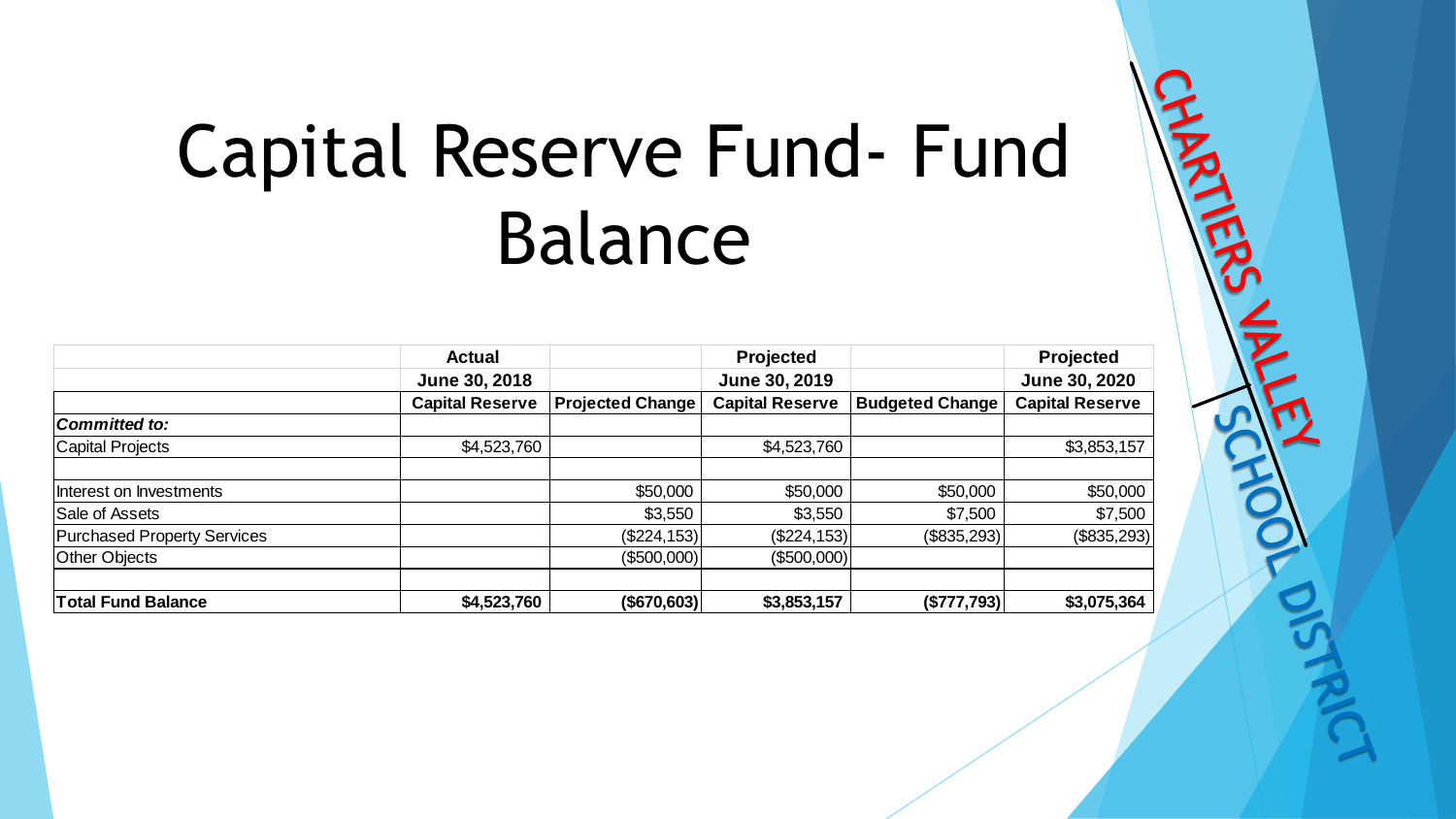# 2019-20 Capital Reserve Budget

| <b>Location</b>       | <b>Capital Project List</b>                 | 19-20        |
|-----------------------|---------------------------------------------|--------------|
| <b>PS</b>             | <b>HVAC Repair</b>                          | \$50,000.00  |
| <b>IS</b>             | <b>Switchgear Electrical Starter Repair</b> | \$16,063.00  |
| Transportation        | <b>Fuel Pump Repair</b>                     | \$12,850.00  |
| Transportation        | <b>School Bus Leases</b>                    | \$353,389.00 |
| <b>Athletics</b>      | <b>Tennis Courts</b>                        | \$176,598.00 |
| <b>DW</b>             | Paving & Land Improvements                  | \$200,000.00 |
| Athletics/Maintenance | <b>Field Fertilizer Equipment</b>           | \$12,665.00  |
| Maintenance           | <b>Pick up Truck Lease</b>                  | \$13,728.00  |
|                       |                                             |              |
|                       | <b>TOTAL</b>                                | \$835,293.00 |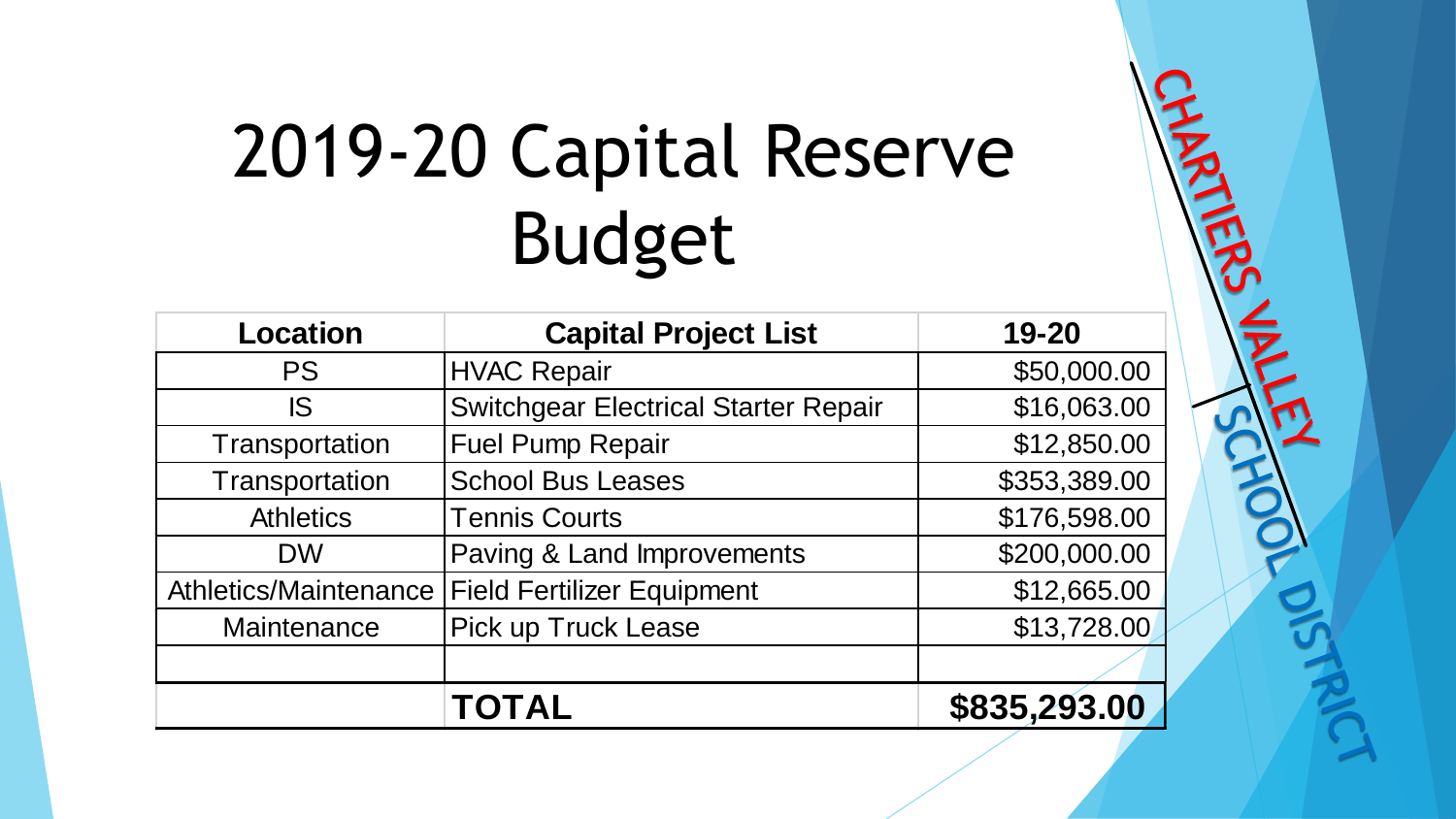# 2019-20 Budget in Review

CHART

| General Fund                                                                      |    | Preliminary |               | <b>Preliminary</b> |                         | <b>Preliminary</b> |               | <b>Proposed</b> |               | Final      |  |
|-----------------------------------------------------------------------------------|----|-------------|---------------|--------------------|-------------------------|--------------------|---------------|-----------------|---------------|------------|--|
|                                                                                   |    | $Jan$       |               | (Feb)              |                         | (April)            |               | Final           |               |            |  |
|                                                                                   |    | 6/30/2020   |               | 6/30/2020          |                         | 6/30/2020          | 6/30/2020     |                 | 6/30/2020     |            |  |
| <b>Revenues</b>                                                                   |    |             |               |                    |                         |                    |               |                 |               |            |  |
| <b>Current Real Estate Revenues</b>                                               | \$ | 38,901,263  | \$            | 39,113,589         | \$                      | 39,113,589         | \$            | 39,209,779      | \$            | 39,209,778 |  |
| EIT                                                                               | \$ | 5,088,123   | \$            | 5,088,123          | \$                      | 5,088,123          | \$            | 5,088,123       | \$            | 5,138,856  |  |
| Delinquent Tax Collections                                                        | \$ | 1,658,811   | \$            | 1,670,170          | \$                      | 1,690,485          | \$            | 1,684,390       | <sup>\$</sup> | 1,695,123  |  |
| All Other Local Revenues                                                          | \$ | 3,133,878   | \$            | 3,133,878          | \$                      | 3,257,178          | \$            | 3,303,068       | <sup>\$</sup> | 3,326,656  |  |
| <b>State Revenues</b>                                                             | \$ | 16,294,659  | \$            | 16,294,659         | \$                      | 16,261,712         |               | 15,963,452      | $\mathcal{S}$ | 16,307,103 |  |
| <b>Federal Revenues</b>                                                           | \$ | 733,126     | \$            | 733,126            | \$                      | 733,126            | $\mathbb{S}$  | 759,712         | \$            | 759,712    |  |
| Other Financing Sources- Debt Service Fund Transfer                               |    |             |               |                    |                         |                    |               |                 | \$            | 934,591    |  |
| <b>Total Revenues</b>                                                             | \$ | 65,809,860  | \$            | 66,033,545         | \$                      | 66,144,213         | \$            | 66,008,524      | \$            | 67,371,819 |  |
|                                                                                   |    |             |               |                    |                         |                    |               |                 |               |            |  |
| <b>Expenditures</b>                                                               |    |             |               |                    |                         |                    |               |                 |               |            |  |
| <b>Salaries</b>                                                                   | \$ | 33,219,243  | \$            | 33,219,243         | \$                      | 32,927,095         |               | 32,378,066      | <sup>\$</sup> | 32,534,707 |  |
| <b>Benefits</b>                                                                   | \$ | 20,919,189  | \$            | 20,812,051         | \$                      | 20,189,523         | \$            | 19,467,942      | $\mathcal{S}$ | 19,566,862 |  |
| Purchased Professional and Technical (contracted services & substitutes)          | \$ | 2,943,378   | \$            | 2,924,915          | \$                      | 3,164,047          | \$            | 2,754,188       | \$            | 2,756,842  |  |
| Purchased Property Services (utilities, repairs & maintenance, & rental<br>costs) | \$ | 239,917     | \$            | 262,838            | \$                      | 557,221            | $\mathbb{S}$  | 403,172         | $\mathcal{S}$ | 404,710    |  |
| Other Purchased Services (contracted transportation, insurance, & tuition)        | \$ | 4,090,523   | \$            | 4,140,209          | \$                      | 3,973,127          | \$            | 3,854,323       | <sup>\$</sup> | 3,869,740  |  |
| Supplies (utilities, general supplies, books)                                     | \$ | 1,907,109   | \$            | 1,896,682          | \$                      | 2,079,570          | \$            | 2,126,876       | <sup>\$</sup> | 2,141,525  |  |
| Property (capital equipment including technology)                                 | \$ | 337,248     | $\mathcal{S}$ | 345,762            | $\mathbb{S}$            | 514,474            | $\mathsf{\$}$ | 95,549          | $\mathcal{S}$ | 95,551     |  |
| Other Objects (debt service interest, contingency, and pass through funds)        | \$ | 4,521,334   | \$            | 4,519,993          | \$                      | 4,493,951          | \$            | 4,496,781       | <sup>\$</sup> | 4,496,882  |  |
| Other Uses of Funds (debt service principal)                                      | \$ | 1,505,000   | \$            | 1,505,000          | \$                      | 1,505,000          | \$            | 1,505,000       | <sup>\$</sup> | 1,505,000  |  |
| <b>Total Expenditures</b>                                                         | \$ | 69,682,941  | \$            | 69,626,693         | \$                      | 69,404,008         |               | 67,081,897      | \$            | 67,371,819 |  |
|                                                                                   |    |             |               |                    |                         |                    |               |                 |               |            |  |
| <b>Revenues less Expenditures</b>                                                 | \$ | (3,873,081) | \$            | (3,593,148)        | \$                      | $(3,259,795)$ \$   |               | (1,073,373)     | \$            |            |  |
| <b>Encumbrances</b>                                                               |    |             |               |                    |                         |                    |               |                 |               |            |  |
| Revenues less Expenditures after Encumbrances                                     | \$ | (3,873,081) | \$            | (3,593,148)        | $\sqrt[6]{\frac{1}{2}}$ | $(3,259,795)$ \$   |               | (1,073,373)     | \$            |            |  |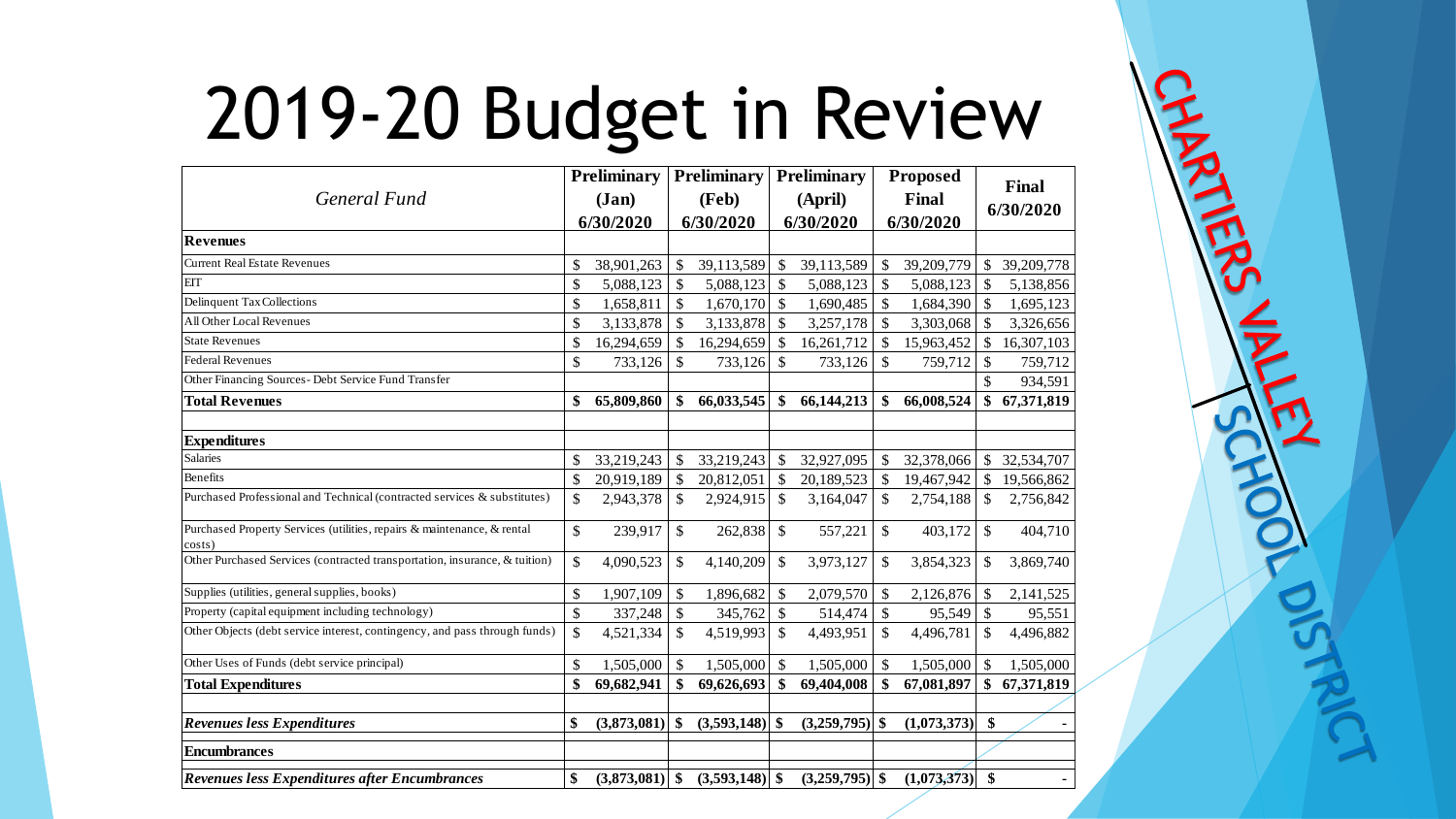#### 2019-20 Revenues

| General Fund                                         | Projected<br>6/30/2019    | Final<br>6/30/2020           |
|------------------------------------------------------|---------------------------|------------------------------|
| <b>Revenues</b>                                      |                           |                              |
| Current Real Estate Revenues                         | \$37,872,718              | 39, 209, 778<br>$\mathbb{S}$ |
| <b>EIT</b>                                           | \$4,988,855               | 5,138,856<br>$\mathbb{S}$    |
| Delinquent Tax Collections                           | 1,625,943<br>$\mathbb{S}$ | 1,695,123<br>$\mathbb{S}$    |
| All Other Local Revenues                             | \$3,314,062               | 3,326,656<br>$\mathcal{S}$   |
| <b>State Revenues</b>                                | \$15,834,835              | 16,307,103<br>$\mathbb{S}$   |
| <b>Federal Revenues</b>                              | \$<br>757,250             | 759,712<br>$\mathbb{S}$      |
| Other Financing Sources - Debt Service Fund Transfer |                           | \$<br>934,591                |
| <b>Total Revenues</b>                                | \$64,393,663              | 67,371,819<br>\$             |

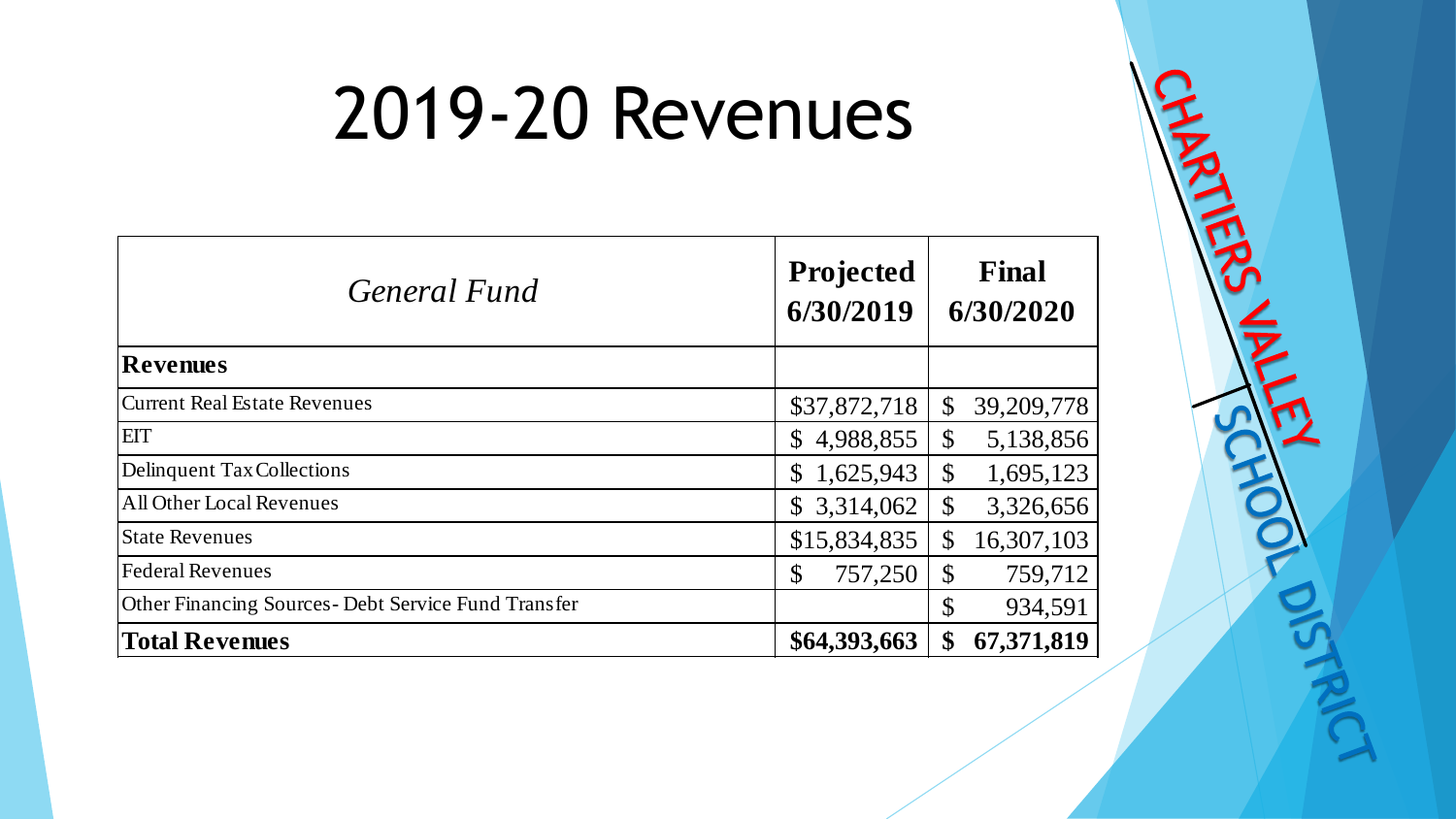# Millage

|                          | In Dollars  | In Millage | <b>Tax Increase</b><br>per \$100,000<br><b>Assessment</b> | <b>Tax Increase</b><br>per \$132,400<br><b>Median</b><br><b>Residential</b><br><b>Value</b> | <b>Tax Increase</b><br>per \$130,100<br><b>Median</b><br><b>Homestead</b><br><b>Value</b> |
|--------------------------|-------------|------------|-----------------------------------------------------------|---------------------------------------------------------------------------------------------|-------------------------------------------------------------------------------------------|
| Act 1 Index of 2.3%      | \$921,972   | 0.3926     | \$39.26                                                   | \$51.98                                                                                     | \$51.08                                                                                   |
| <b>Pension Exception</b> | \$11,309    | 0.0048     | \$0.48                                                    | \$0.64                                                                                      | \$0.63                                                                                    |
| <b>Special Education</b> | \$213,874   | 0.0911     | \$9.11                                                    | \$12.06                                                                                     | \$11.85                                                                                   |
| <b>Total</b>             | \$1,147,155 | 0.4885     | \$48.85                                                   | \$64.68                                                                                     | \$63.56                                                                                   |

ň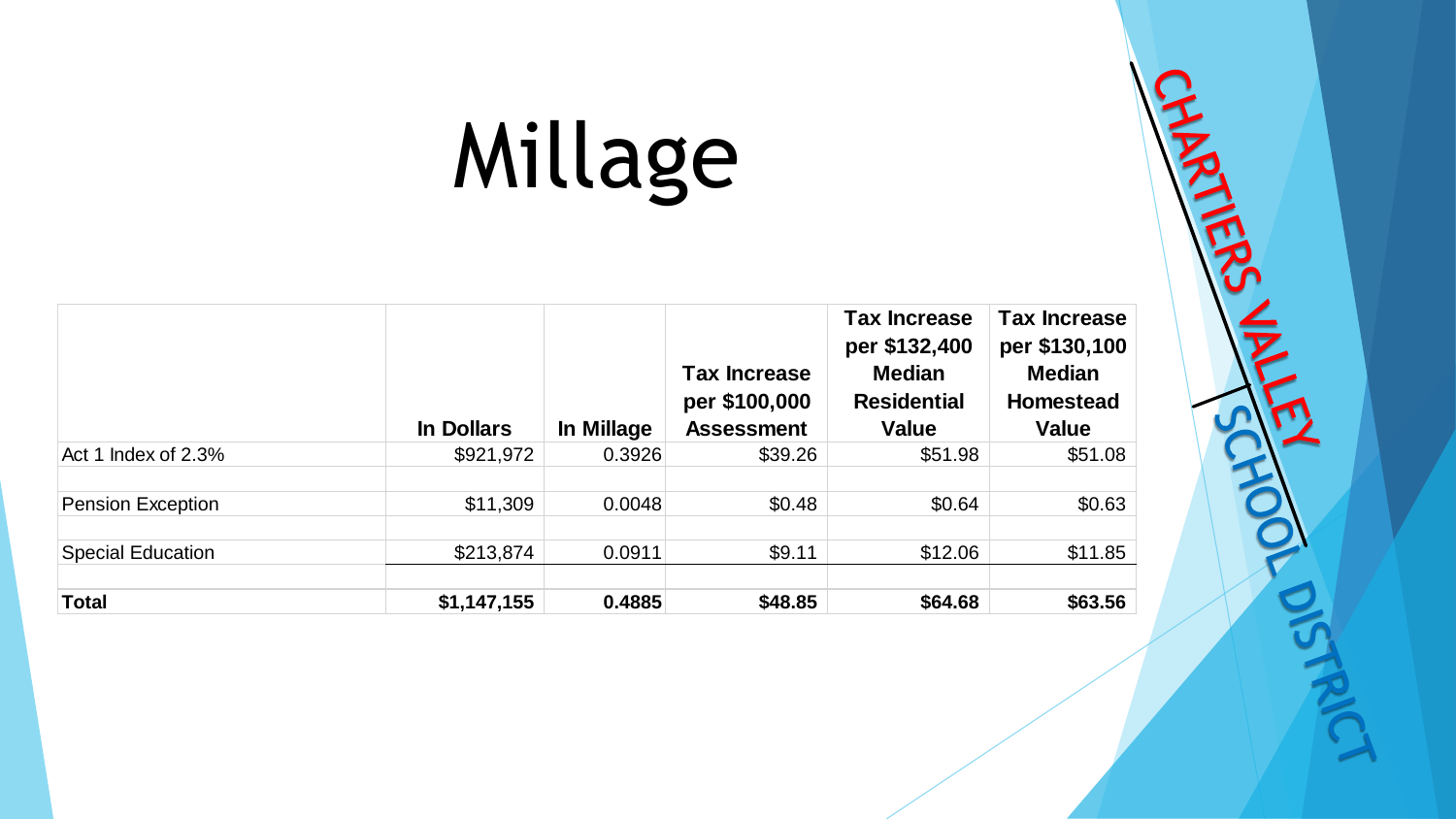#### 2018-19 Allegheny County Millage Rate Rankings

| 1 Brentwood       | 30.5373 | 11 West Mifflin Area | 24.4965 | 21 Deer Lakes        | 21.9530 | 31 Keystone Oaks           | 19.3060 |
|-------------------|---------|----------------------|---------|----------------------|---------|----------------------------|---------|
| 2 Wilkinsburg     | 29.5000 | 12 Mt. Lebanon       | 24.3200 | 22 Moon Area         | 21.1170 | 32 Avonworth               | 19.1000 |
| 3 Penn Hills      | 28.6646 | 13 Sto-Rox           | 24.0900 | $23$ Plum            | 21.0757 | 33 Hampton                 | 18.9500 |
| 4 East Allegheny  | 26.9722 | 14 Elizabeth-Forward | 24.0213 | 24 Baldwin-Whitehall | 21.0500 | 34 Quaker Valley           | 18.9086 |
| 5 South Fayette   | 26.7000 | 15 Cornell           | 23.6750 | 25 West Jefferson    | 20.8430 | 35 West Allegheny          | 18.5100 |
| 6 Upper St. Clair | 25.8603 | 16 Shaler Area       | 23.5319 | 26 Allegheny Valley  | 20.8377 | 36 North Allegheny         | 18.4557 |
| 7 South Park      | 25.3800 | 17 Carlynton         | 23.5000 | 27 Gateway           | 19.8675 | 37 North Hills             | 18.2500 |
| 8 Woodland Hills  | 25.3500 | 18 Steel Valley      | 23.4890 | 28 Pine-Richland     | 19.5867 | 38 Montour                 | 17.9638 |
| 9 Northgate       | 24.7867 | 19 Riverview         | 23.0073 | 29 Fox Chapel Area   | 19.5750 | 39 South Allegheny         | 17.8600 |
| $10$ Highlands    | 24.6300 | 20 Bethel Park       | 22.8763 | 30 McKeesport Area   | 19.4800 | 40 Duquesne Area           | 17.5000 |
|                   |         |                      |         |                      |         | <b>41 Chartiers Valley</b> | 17.0710 |

2019-20 Millage Rate with Exceptions: 17.5595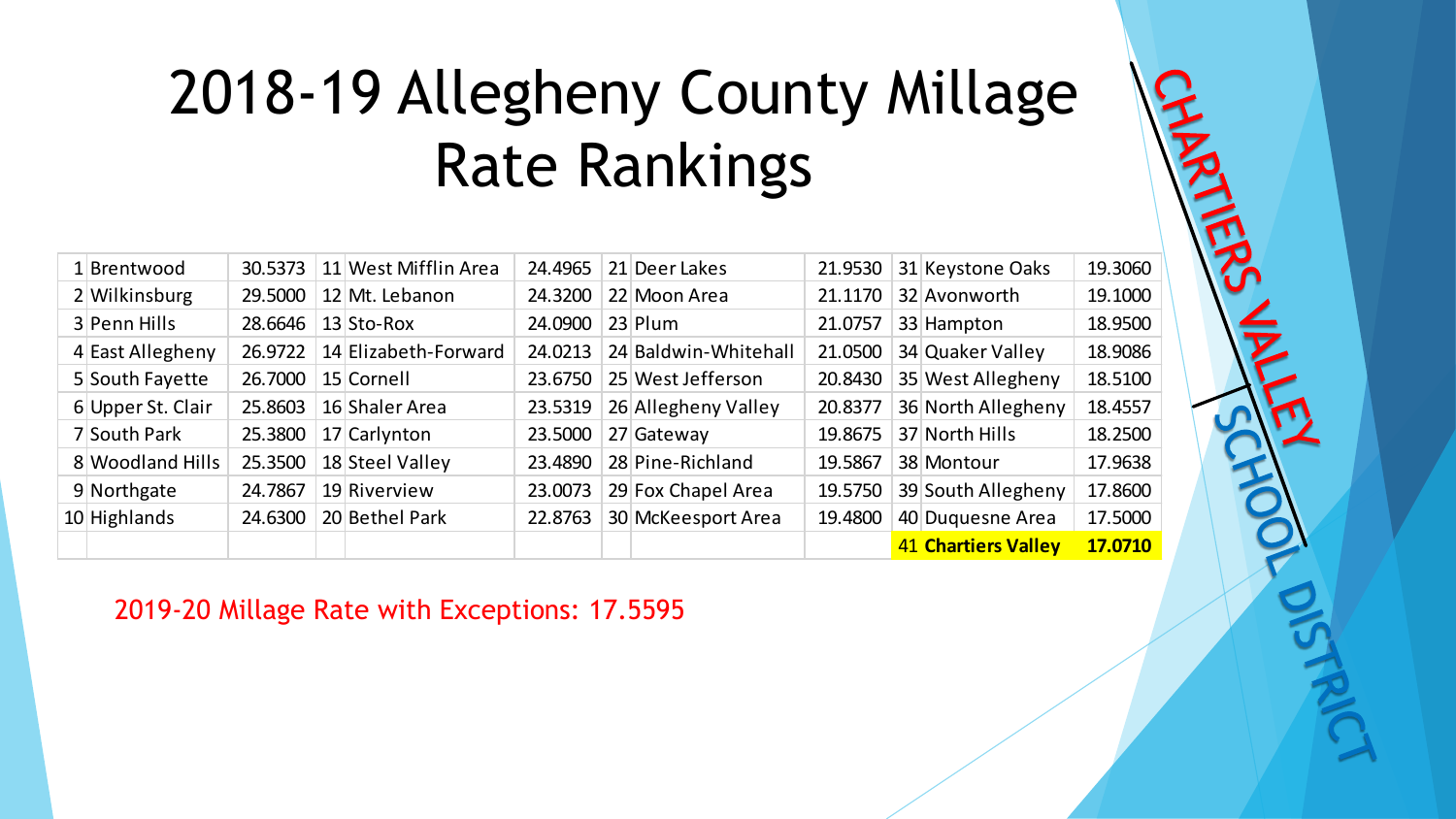# 2019-20 Expenditures

ATT

| General Fund                                                                      | Projected<br>6/30/2019               | Final<br>6/30/2020                  |
|-----------------------------------------------------------------------------------|--------------------------------------|-------------------------------------|
| <b>Expenditures</b>                                                               |                                      |                                     |
| <b>Salaries</b>                                                                   | \$31,289,787                         | $\mathcal{S}$<br>32,534,707         |
| <b>Benefits</b>                                                                   | \$18,627,881                         | $\mathcal{S}$<br>19,566,862         |
| Purchased Professional and Technical (contracted services & substitutes)          | 3,089,708<br>\$                      | \$<br>2,756,842                     |
| Purchased Property Services (utilities, repairs & maintenance, & rental<br>costs) | $\mathcal{S}$<br>500,007             | $\mathcal{S}$<br>404,710            |
| Other Purchased Services (contracted transportation, insurance, & tuition)        | 3,908,778<br>$\mathcal{S}$           | \$<br>3,869,740                     |
| Supplies (utilities, general supplies, books)                                     | 2,072,277<br>\$                      | $\mathcal{S}$<br>2,141,525          |
| Property (capital equipment including technology)                                 | $\boldsymbol{\mathsf{S}}$<br>192,116 | $\boldsymbol{\mathsf{S}}$<br>95,551 |
| Other Objects (debt service interest, contingency, and pass through funds)        | 3,775,362<br>$\mathcal{S}$           | \$<br>4,496,882                     |
| Other Uses of Funds (debt service principal)                                      | 1,540,000<br>\$                      | $\mathcal{S}$<br>1,505,000          |
| <b>Total Expenditures</b>                                                         | \$64,995,916                         | \$<br>67,371,819                    |